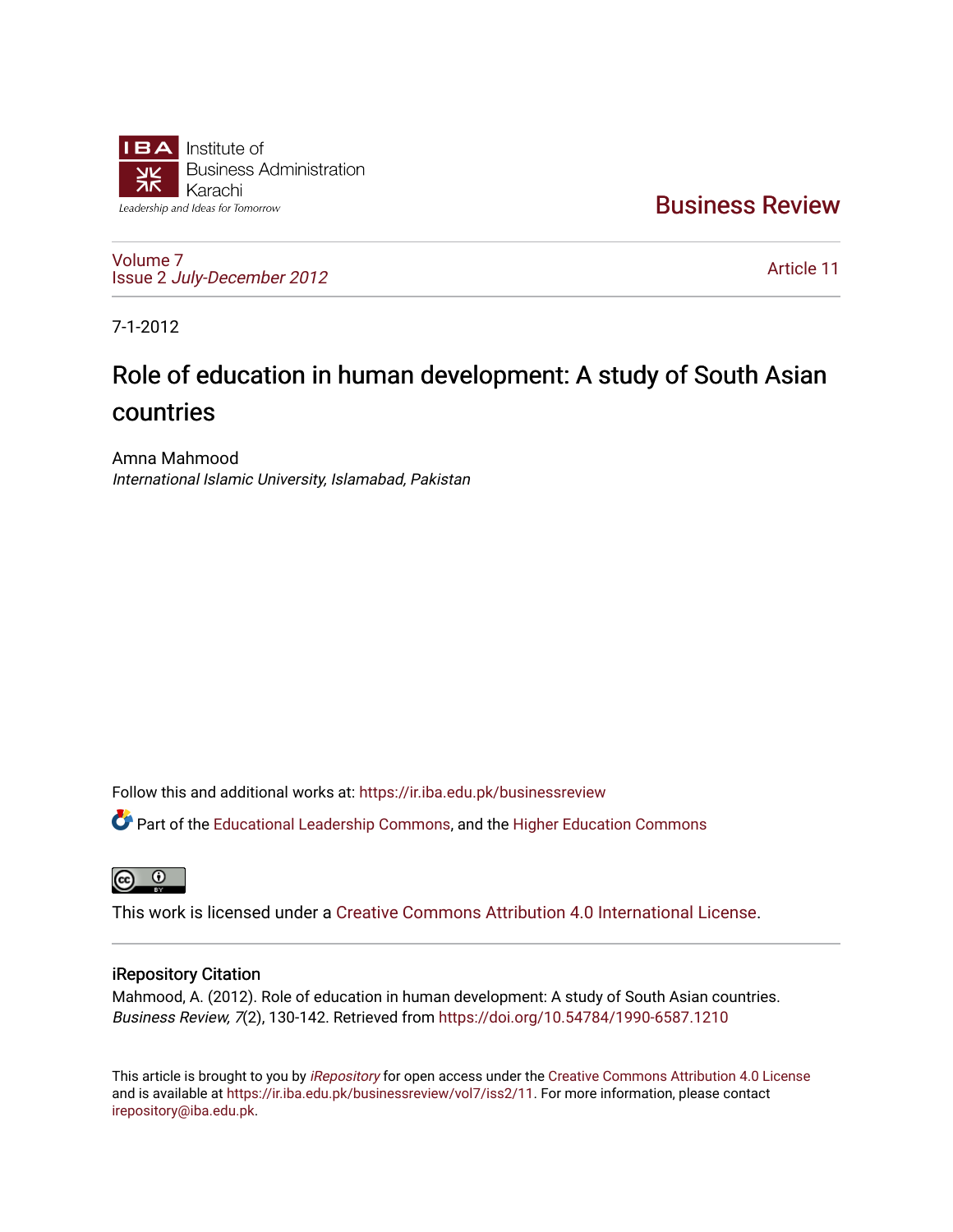# **CASE STUDY**

# **Role of Education in Human Development: A Study of South Asian Countries**

Amna Mahmood *International Islamic University,* Islamabad, Pakistan.

# **Abstract**

*Although education is a source of better income and jobs, it has much value for social development as an imperative for the development of human capital. That is why it is considered to be a vital part of development economics. Most of the economists have a consensus that the pace of economic and social development of a country depends on its human resource rather than its material resources. But South Asian policy makers paid merely a lip service to this area. In this region the demographic nightmare poses a key challenge for human development since the population has more than doubled during the last three decades. This population could have become the real wealth of these nations, if sufficient investment had been made in developing human capital. Human resource development is the most deprived area in South Asia and this region spends less than five per cent of its combined GNP on education and health which is one of the lowest even in the developing countries. That is why; rapidly growing population has become a major liability and a source of human deprivation.* 

*In global context, South Asia has been the least developed region of the world, both in terms of its income and human developments index. The percentage of adult literacy is the lowest among developing nations, even behind Sub-Sahara Africa. In fact South Asia has emerged as the most illiterate region in the world. Its human capital is being wasted for a long time. The article defines the term 'human capital and discusses the role, which education and training play in the process of developing human capital. Social capital signifies sound institutions and good governance, which again depend on coverage and quality of education. It also discusses as to how education contributes to the development of human resource which supports not only economic development but also help to develop sound institutions and good governance. It also explores with the help of different studies at how education helps to address gender issue, health care and population control creating a strong nation ready to face the challenges of the twenty-first century.* 

**Key words:** Human development, South Asia, Education human Capital, Literacy rate.

#### **Introduction**

Kofi Annan, Secretary General of the UN, writes: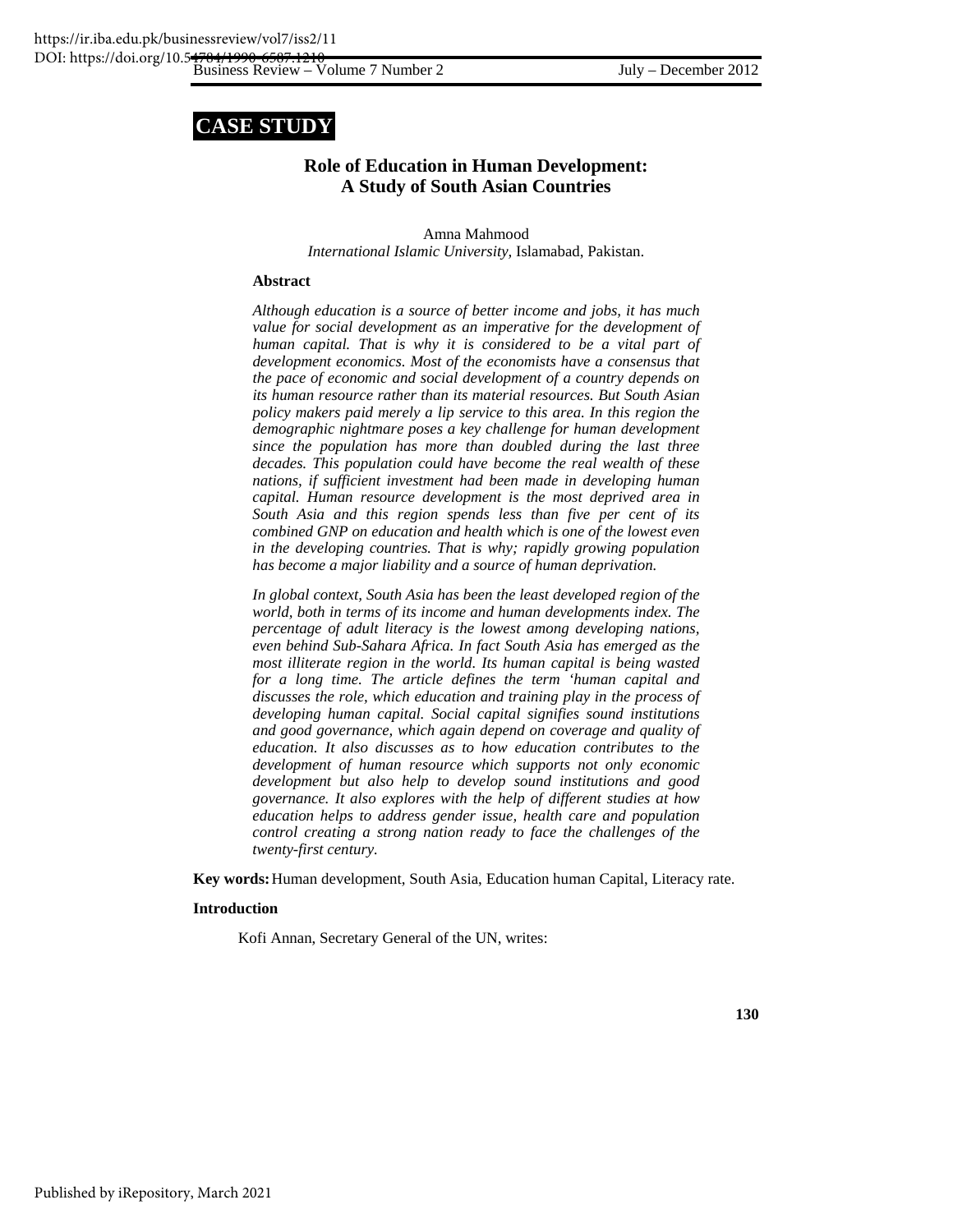Education is a human right with immense power to transform. On its foundation rests the corner stone of freedom, democracy and sustainable human development (UNICEF Report 1999, 4).

Education is the key to building human capital and human capital is vital for building a nation. The East Asian miracles are primarily due to their emphasis on basic and technical education. Statistics show that there is no industrial society today with an adult literacy rate of less than 80 per cent. Education is not only a way to better income and employment opportunities for all or a source of economic growth for the nation. But it also plays a pivotal role in improving other social indicators. It leads to better life expectancy and health care, smaller family norms, greater community and political participation. It also leads to reduction of inequality, poverty elevation and good governance. It is a pre-condition to establish democracy in a country.

South Asia became the most malnourished and illiterate region in the world facing acute poverty. With its rich still unexploited resources, it has all the potential to be emerged as most vibrant region provided it adopts a new development strategy focused on developing human capital. Political commitment and society's full participation can help to meet the formidable education challenges of South Asia.

Most economists agree that the pace and character of economic and social development in a country is determined by its human resources and not by its physical resources. Professor Frederick Harbison says that the "Human resources constitute the ultimate basis of wealth of nations. Capital and natural resources are passive factors of production while human beings are the active agents who accumulate capital, exploit natural resources, build social, economic and political organizations and carry forward national development. Nonetheless a country which is unable to develop the skills and knowledge of its people and to utilise them effectively in the national economy would be unable to develop anything else." (Harbison 1973, 18)

The importance of education for development was fully acknowledged by classical economists like Adam Smith (1776), Alfred Marshall (1890), Frederick Engels (1845), Karl Marx, etc. The recent political economists like Schultz (1988), Becker (1993) and Sen (1995) reaffirmed it. But in South Asia, policy makers ignored this aspect and they allocated insufficient resources for education; a bulk of them was allocated to wrong educational priorities. Public spending on education is still low in South Asia, even though it has increased substantially over the last few decades. Table 1 shows the comparison with other religions.

| <b>Region</b>                                   | As% of GNP1993-94 | As% of total government<br>expenditures (1992-94) |
|-------------------------------------------------|-------------------|---------------------------------------------------|
| South Asia                                      | 3.5               | 10.9                                              |
| East Asia (excel. China)                        | 4.5               | 17.3                                              |
| All Developing Countries<br>(excel. South Asia) | 3.6               | 15.7                                              |
| <b>Arab States</b>                              | 5.5               | 20.5                                              |
| Sub-Saharan Africa                              | 5.5               | 19.9                                              |

**Table 1:** Public spending on Education: South Asia in comparison with other religions.

Source: (Haq 1998, 132)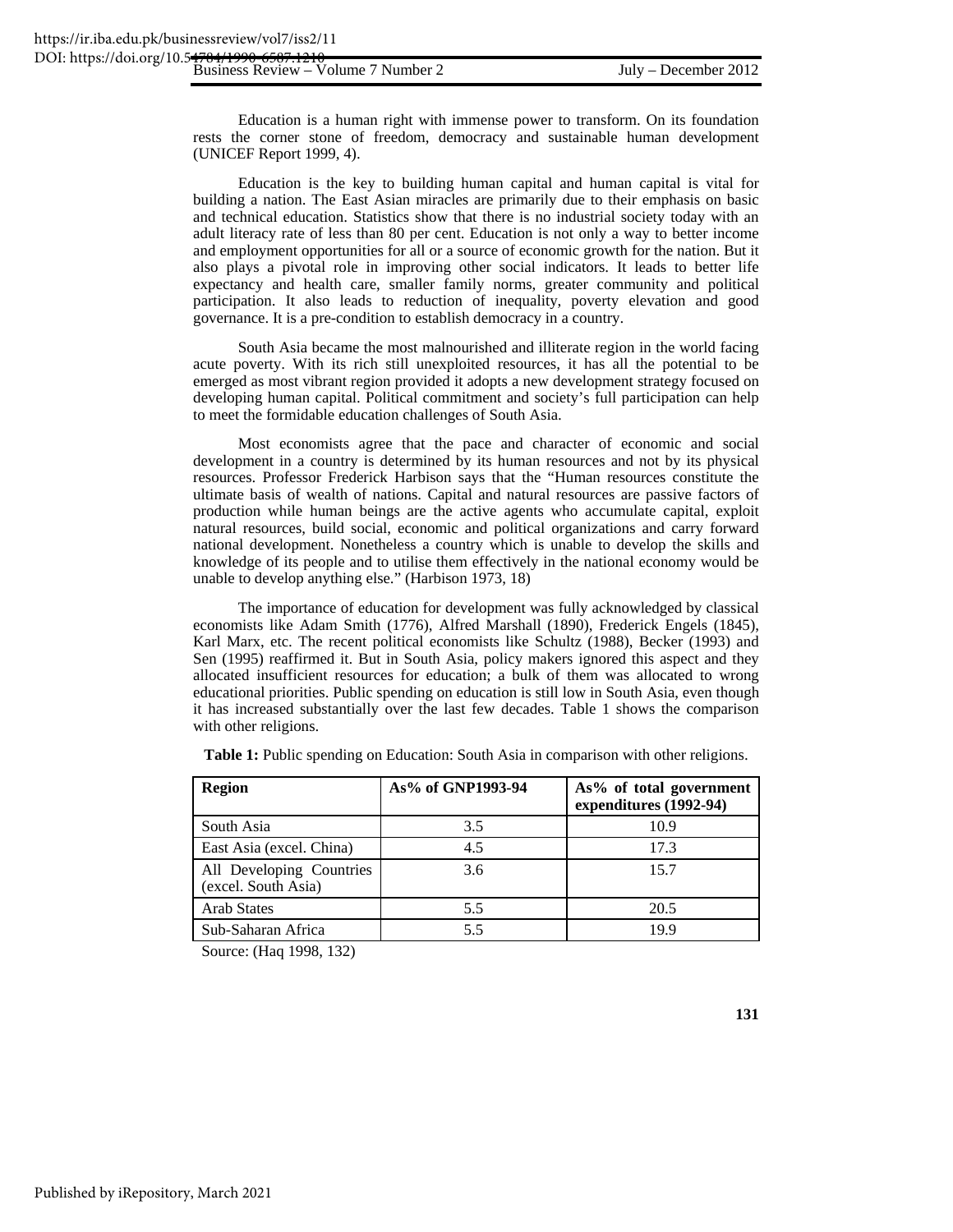The low rate of public spending in South Asia is due to low level of political commitment on one hand and due to the heavy military spending (Haq 1999, 5), debt servicing and sick public enterprises on the other. In fact militarisation is the major cause of poverty and least social development. Both India and Pakistan spend \$1.70 and \$4.32 on military and debt servicing respectively, against every single dollar to be on social development. The tensions have become more volatile since the nuclear tests in May 1998 by India and Pakistan (Spot Light).

Demographic nightmare poses one of the key challenges to human development in the region. The population has become more than double during the last three decades. This population could have become the real wealth of these nations if sufficient investments had been made in human development. But since South Asian countries spend very little on education and health of its people i.e. less than five per cent of its combined GNP, their rapidly growing populations have become a major liability and a source of human deprivation (Haq 1997, 16, 66).

# **Global Context**

In the global context, the South Asian region has been the least developed region of the world, both in terms of human development and income. These facts are illustrated in Table 2. Considerable decline in the relative performance of South Asia has occurred in the last three decades. From Table 2 it is clear that there are only two areas in which South Asia has made progress, one in increasing its share in world population, from 19 per cent to 22 per cent in 1993 and second in the world's illiterate adult population. The literacy rate of South Asia has slipped behind that of Sub-Saharan Africa.

|                                                                         |       | <b>Population</b><br>million | <b>Real GDP</b><br><b>PPP dollars</b><br>(billion) |        | <b>Absolute</b><br><b>Poverty</b><br>(million) |       | <b>Illiterate Adults</b><br>(million) |      |
|-------------------------------------------------------------------------|-------|------------------------------|----------------------------------------------------|--------|------------------------------------------------|-------|---------------------------------------|------|
|                                                                         | 1960  | 1993                         | 1960                                               | 1993   | 1960                                           | 1993  | 1960                                  | 1993 |
| World                                                                   | 2,996 | 5,508                        | 5,303                                              | 30,542 | n/a                                            | 1,314 | 735                                   | 853  |
| South<br>Asia                                                           | 564   | 1,191                        | 365                                                | 1,632  | n/a                                            | 527   | 234                                   | 396  |
| of<br><b>Share</b><br>South<br>Asia<br><sub>in</sub><br>the<br>World(%) | 19    | 22                           | 6.9                                                | 5.3    | n/a                                            | 40    | 32                                    | 46   |

**Table 2:** South Asia in the Global Framework

\*SPPP: The power of a country's currency to purchase goods and services equivalent to worth one \$US. (Source: Haq 1997, 8)

Despite the GDP growth rates of 5 to 6 per cent a year as compared to the negative growth rate in sub-Saharan countries, the literacy rate in South Asia increased by 1.8 per cent a year during 1960-93 compared to 3.1 in Sub- Saharan Africa. The percentage of adult literacy in South Asia is the lowest among the developing nations. Table 3 shows the facts about the literacy rate in various regions of the world.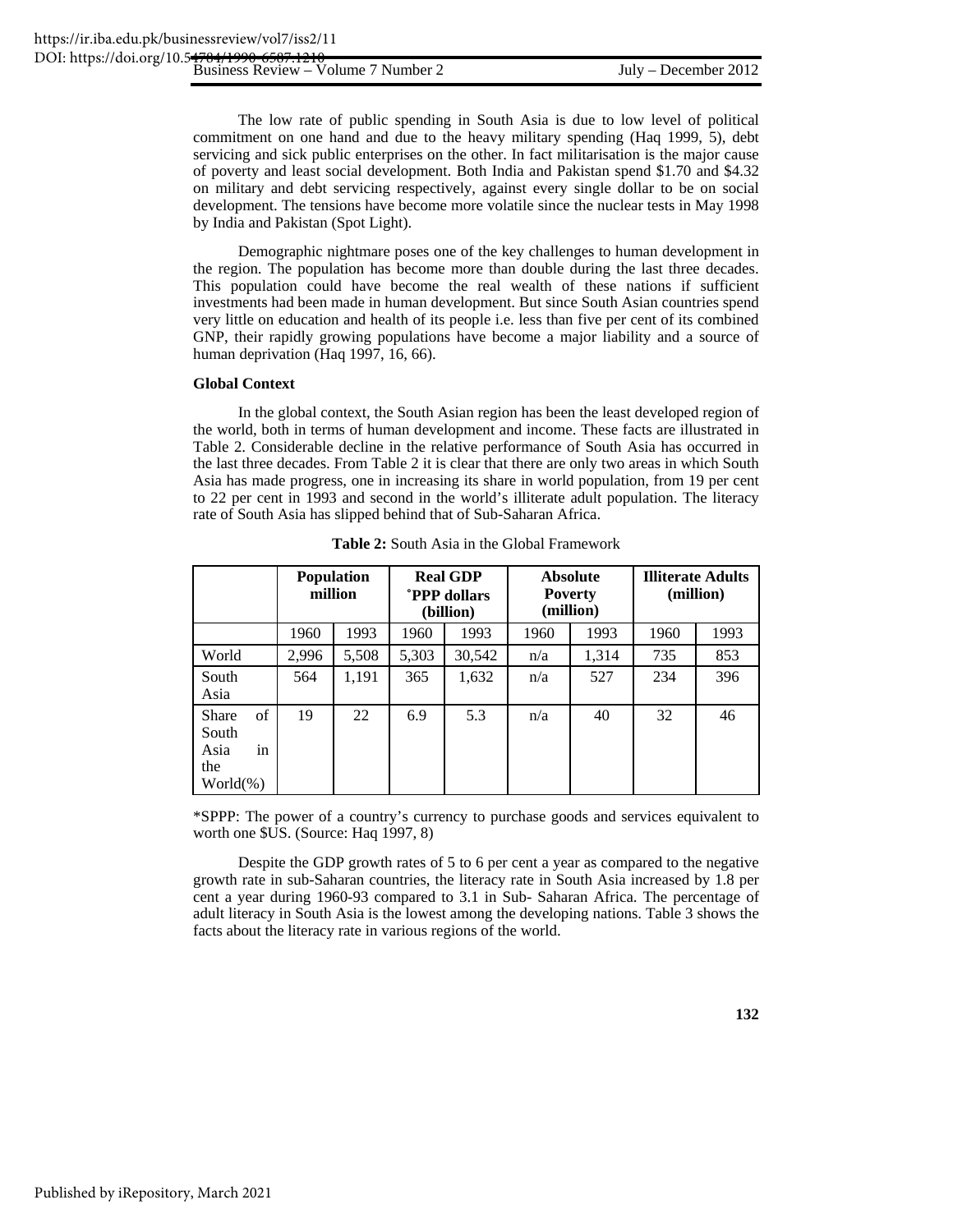| <b>Regions</b>            | <b>Adult Literacy Rate (%)</b> |
|---------------------------|--------------------------------|
| South Asia                | 48%                            |
| <b>Arab States</b>        | 53%                            |
| Sub-Saharan Africa        | 55%                            |
| Developing Countries      | 69%                            |
| Latin America & Caribbean | 86%                            |
| East Asia (excel .China)  | 86%                            |

**Table 3:** Adult literacy in various Regions. (%)

Source: (Haq 1997: 15).

Statistics mentioned in the Table 3 show clearly that South Asia is having the lowest literacy rate in the world. Its human capital is being wasted for a longtime.

# **Human Capital**

Human capital is considered to be an engine of growth because it is the only instrument to utilise all the material resources. Human capital is defined as the group of useful, valuable and concerned knowledgeable people who are the product of relevant education and training process. For development of this capital, human stock needs investment in the form of formal education from primary to secondary level. It increases the capacity of a labourer to work and in turn his productivity which is rewarded by high wages in the labour market. It is considered to be the most valid 'economic explanation' for higher rewards for the educated workers in the job markets (Becker 1993 & Schultz 1998). Empirical evidences shows that in Bangladesh, the average salary paid to a secondary school qualified woman is as much as seven times higher than that given to an illiterate woman (World Bank 1993b). Similarly skilled labour in construction industry receives double wages of unskilled workers. A study by Jamison and Lau (1982) conclude that the output of farmers increases by about 8 per cent with four years of schooling.

Pakistan is no exception to this trend. Here the greater increase in agriculture productivity (2.7 per cent) was associated with a ten per cent increase in male literacy, compared with less than half this productivity increase for a ten per cent growth in some other agriculture inputs (Rose Grant and Evenson 1993). It is amazing that not only the productivity of educated workers is increased but also that of their neighbouring labour is raised by having a role model (Foster 1995). At the same time, schooling is a powerful weapon to fight against child labour (UNICEF 1997). It is also helpful in poverty alleviation especially when the other market options are there augmented by new technologies (Rosenzweig 1995).

The two World Bank studies (1993b & 1995a) present most powerful arguments in favour of this school of thought that believe in inevitable place of human capital for development. On the basis of experiences of 192 countries of the World, these studies concluded that "as much as two-third of the wealth of nations consists of human and social capital." Social Capital signifies, sound institutions and good governance, which in turn depends largely on the coverage and quality of education (Haq and Haq 1998, 25). In countries like Japan that lacks a good natural resource base, human and social capital are estimated to have contributed 85 per cent to the total national wealth, while physical capital (machinery and physical infrastructure) 14 per cent and natural capital only one per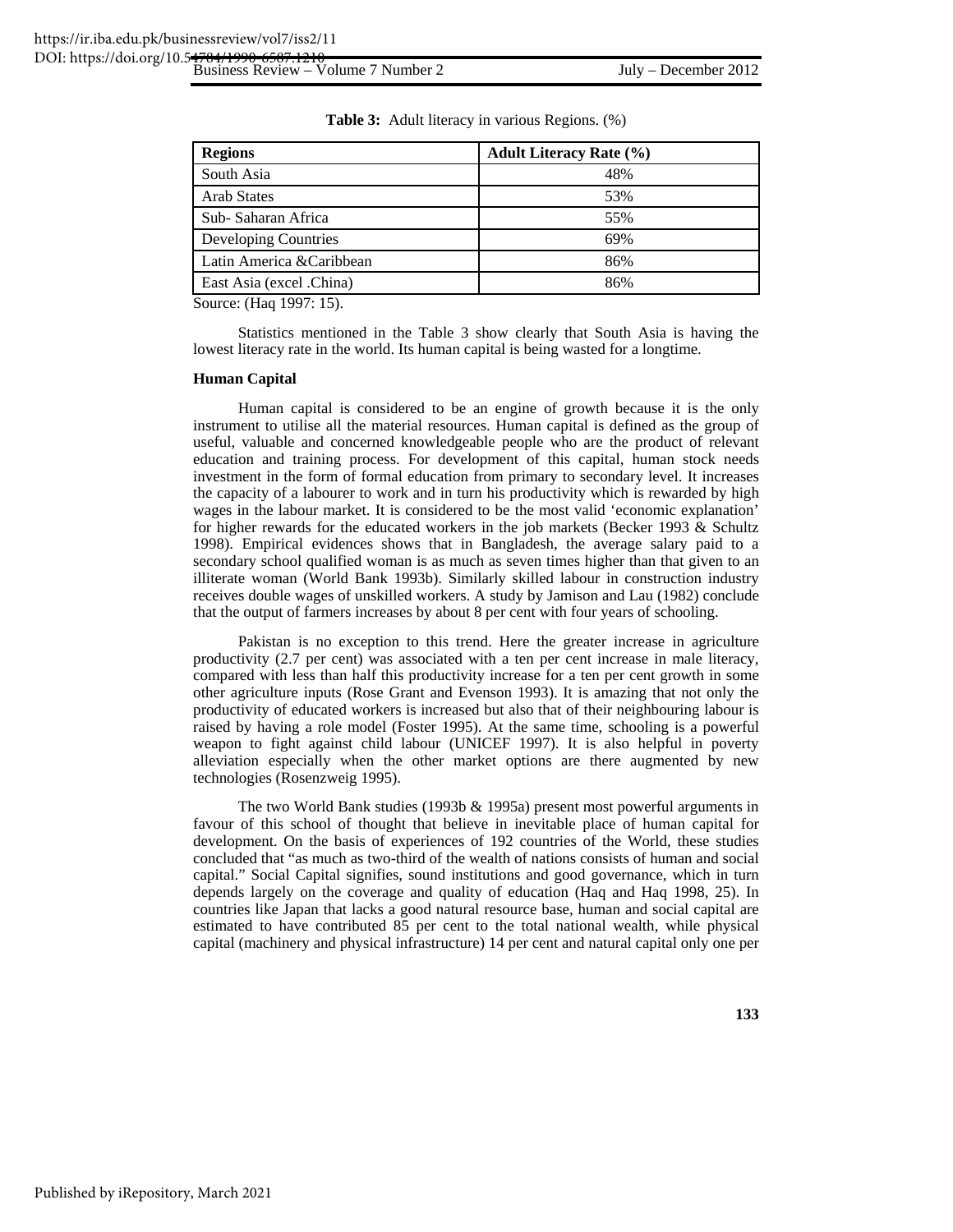cent. The relationship of social and human capital in national development is mentioned in the Table 4.

| <b>Regions</b>               | <b>Natural Capital</b> | <b>Physical Capital</b> | <b>Human Capital</b> |
|------------------------------|------------------------|-------------------------|----------------------|
| Sub-Saharan Africa           | 52                     | 17                      | 31                   |
| East Asia & Pacific          | 12                     | 13                      | 75                   |
| South Asia                   |                        | 15                      | 76                   |
| Latin America &Caribbean     | 35                     | 15                      | 50                   |
| Middle East & North Africa   | 32                     | 29                      | 39                   |
| Eastern Europe               | 43                     | 16                      | 41                   |
| <b>High Income Countries</b> | 17                     | 16                      | 67                   |
| Other Developing Countries   | 28                     | 16                      | 64                   |

**Table 4:** Percentage share of Contributions to the Human Capital.

Source: World Bank 1995 c.

These figures prove that if a country lack human capital it cannot progress because natural resources cannot overcome the deficiency of natural capital while scarcity of natural resources can be dealt with by constructing human capital. The visible example is that of OPEC countries which have large reserves of resources but since they have not been concentrating on human development they are still on the status of developing countries, even having attractive per capita income.

#### **Importance of Education**

The human capital is inevitable for building any nation and for that purpose education is the only key. No doubt, it is not possible without the relevant education according to the needs of society and demands of the global job markets. Secondly, it must be provided to every citizen of state without discrimination of gender, economic and regional basis. Although the equal distribution of education facilities does not always overcome the income disparities among different groups but it at least help to reduce them. Furthermore it adds up to enhance the living standards and life style of a nation (Tilak 2002, 9). East Asian experience shows the importance of basic and technical education in building a stock of valuable and required human capital. Statistics show that no society can acquire the status of industrialized one without education more than 80 per cent (Haq 1998, 26).

# **East Asian Example**

The human capital of South Asia is deficient both in terms of quantity and quality. This becomes painfully clear when South Asian situation is compared with the experience of East Asia (excel. China) over the last three decades. In 1960 South Asia enjoyed a real per capital income very closed to that of East Asia. But now South Asian average per capital income is only one tenth of that in East Asia. The Table 5 shows the comparison.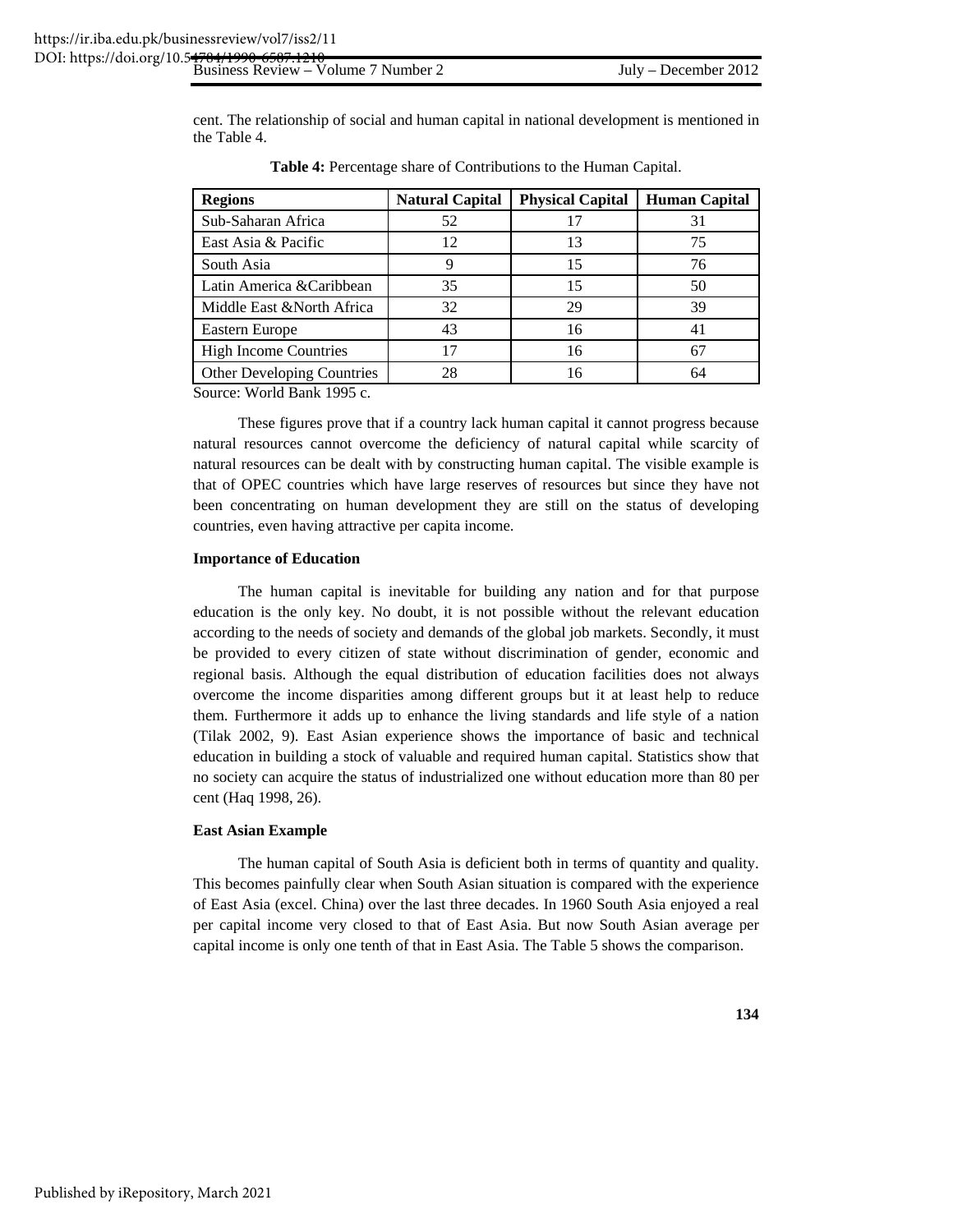|                                              | 1960                    |                         | 1993                    |                         | <b>Annual Rate of</b><br>change $(1993)$ |              |
|----------------------------------------------|-------------------------|-------------------------|-------------------------|-------------------------|------------------------------------------|--------------|
|                                              | South<br>Asia           | East<br>Asia            | South<br>Asia           | East<br>Asia            | South<br>Asia                            | East<br>Asia |
| GDP per Capital (PPP\$)                      | 658                     | 869                     | 1,730                   | 11,088                  | 2.2                                      | 8.0          |
| Life Expectancy Years                        | 44                      | 55                      | 61                      | 71                      | 1.0                                      | 0.8          |
| Adult literacy rate                          | 32<br>(1970)            | 88<br>(1970)            | 48                      | 98                      | 1.4                                      | 0.5          |
| Public spending on                           | 0.5                     | 0.2                     | 1.4                     | 2.3                     | 3.5                                      | 8.5          |
| Health (as% of GDP)                          |                         |                         |                         |                         |                                          |              |
| Public spending on<br>education(as % of GNP) | 2.0                     | 3.7<br>(1980)           | 3.4<br>(1992)           | 4.3<br>(1992)           | 1.7                                      | 1.3          |
| <b>Military Spending</b>                     | 113                     | 273                     | 72<br>(1991)            | 49<br>(1991)            | $-1.5$                                   | $-5.6$       |
| Population growth rate                       | 2.4<br>$(1965 -$<br>80) | 1.9<br>$(1965 -$<br>80) | 2.1<br>$(1980 -$<br>93) | 1.5<br>$(1980 -$<br>93) |                                          |              |
| GNP per capital growth<br>rate               | 1.4<br>$(1965 -$<br>80) | 5.1<br>$(1965 -$<br>80) | 2.9<br>$(1980 -$<br>93) | 7.5<br>$(1980 -$<br>93) |                                          |              |

**Table 5 :** South Asia Compared with East Asia (excel. China)

Source: (Haq 1997, 14).

The major differences in their development strategies centred around five main areas: the focus on basic education, the promotion of exports; land and credit reforms; saving and investment policies; and the extent of co-operation between the public and private sector. In the period of three decades only, East Asia has become a different world altogether while South Asia has fallen much behind. In fact the East Asian economic miracles are based on the educational miracles. The per capita income in East Asia was close to that of South Asia in 1960, but the education levels preceding the rapid economic growth of the last three decades were often higher than the present education levels in South Asia. For instance in 1960, only 30 per cent of Pakistani were enrolled in primary schools, compared to 94 per cent in South Korea. The East Asian literacy rate was already 88 per cent compared to the low literacy rate of 32 per cent in South Asia. South Asia governments failed to realise that broad based-education is essential for sustained, equitable economic growth. That's why, per capita annual investment in education and health sectors, is \$5 in Bangladesh, \$10 in Pakistan and \$14 in India, compared to \$150 in Malaysia and \$160 in Republic of Korea. Though several East Asian economies are passing through a short-term liquidity crisis at present but many analysts are predicting that East Asia would come out of its current financial crisis even stronger, because of its abundant human capital which still remains intact (Haq 1998, 31).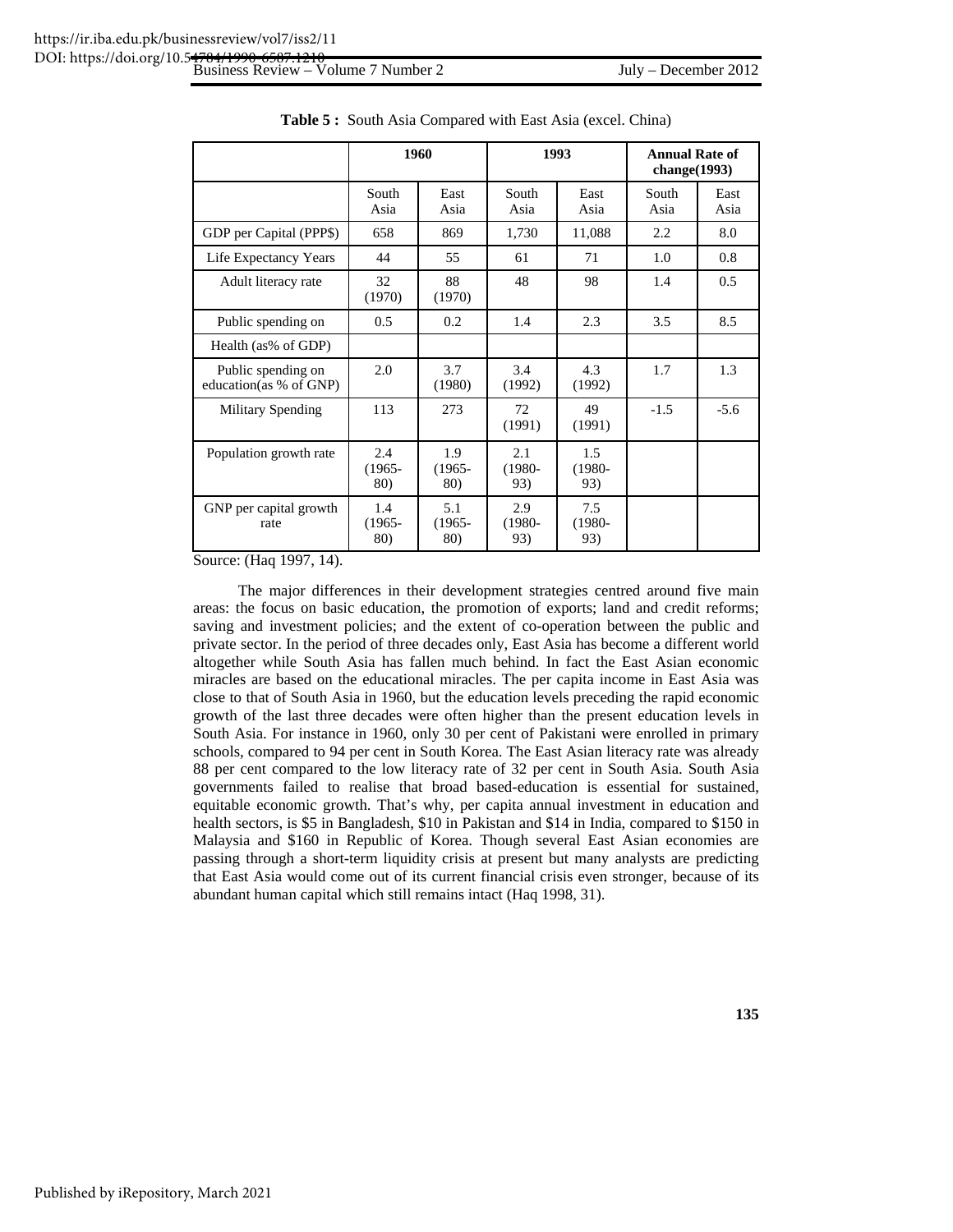# **Rate of Return on Investment in Education**

Investment in education conceptually is the same as an investment on physical capital. It can be assessed by calculating the costs and benefits of education giving the rate of return to such investment. Rate of return is technically what equates the future stream of benefits with the present stream of costs. Social rate of return from education is defined as all the cost born by that society as a whole. It includes the fees, scholarships, administrative expenditures which are paid by the state or society (Cathal 1999). In social benefits, it is the level of education such as improved standards of hygiene, low rates of infant and child mortality, reduced rate of population growth, higher civic consciousness, greater political participation and an improved sense of national integration. For policy purposes, the social rate of returns is very important. The extract of various studies shows that:

- The primary education has the highest social rate of return, followed by secondary education.
- As national income increases, the return to all levels of education declines but primary education still has the highest rate of return.
- Technical education at all levels has generated considerable rate of return as far as sustainable development is concerned.
- South Asia and Sub-Saharan Africa shows the highest rate of return on investment.

# **Economic Growth**

The several recent analysts place knowledge at the centre of growth process. Impressive statistics show that the economic growth in the West was based on the development of human capital which stimulated the growth of material resources, in turn the economic development of these nations (Todaro 1989).

Though East Asian miracle was based on many factors, all analysts agree on the central role that the primary education had played in shaping this miracle. It is clear from several studies that at all levels more educational opportunities helped to bring economic growth by (a) generating an extremely productive working force, (b) more opportunities of jobs for teachers, (c) creating a class of educated leaders to provide good governance and (d) promoting literacy and basic skills by providing relevant training and education. This type of education support modern trends within different groups in the society representing diverse attitudes (Todaro 1989). Table 6 shows the contributions of education in selected countries and regions.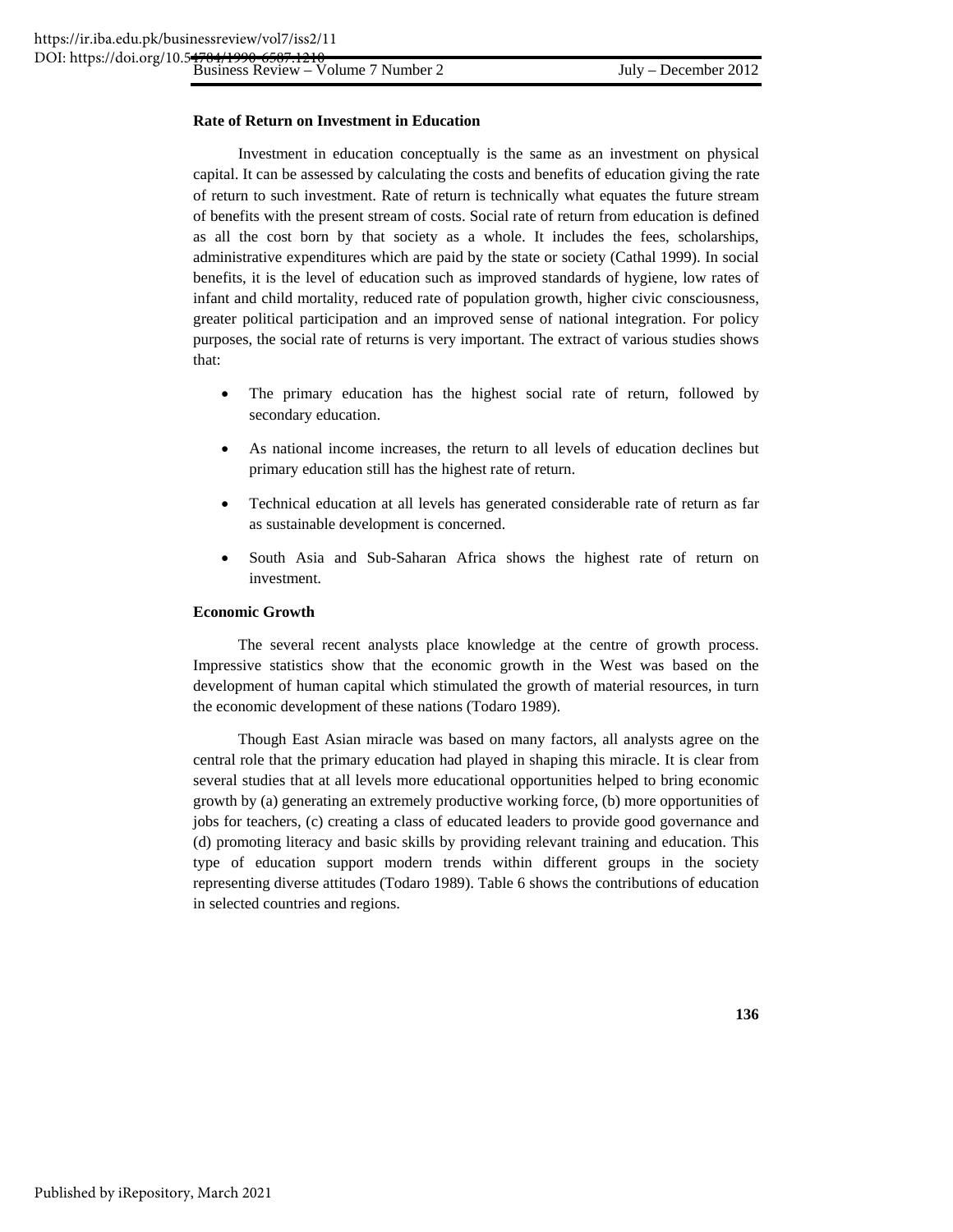| Country                | Growth Rate by Education |
|------------------------|--------------------------|
| Canada                 | 25.0                     |
| Ghana                  | 23.3                     |
| India                  | $27.0*$                  |
| Argentina              | 16.5                     |
| Nigeria                | 16.0                     |
| <b>United States</b>   | 15.0                     |
| Belgium                | 14.0                     |
| Kenya                  | 12.4                     |
| Regions (1950-60s)     |                          |
| Africa                 | 17.2                     |
| Asia                   | 11.1                     |
| Europe & North America | 8.6                      |
| Latin America          | 5.1                      |

| <b>Table 6:</b> Contribution of Education to Economic Growth |  |
|--------------------------------------------------------------|--|
|--------------------------------------------------------------|--|

Source: World Bank 1993c & \* Loh 1995 for India.

The reason for the low contribution of education to economic growth in certain countries such as Nicaragua, Cuba and Sri Lanka etc., was that the complementary economic and social policies required to ensure sustainable human development were missing there. In fact sustainable economic growth can be achieved by providing adequately remunerated productive jobs to the educated people. It would act as an incentive to get education. Along with the creation of jobs opportunities, it is essential to ensure that educational performance is not hampered by poor health. For that purpose it is necessary that education must be a part of a wider human development strategy. Such complementary policies can reinforce educational progress. For instance, if a country with a 50 per cent literacy rate doubled its GDP, it could expect illiteracy to fall to 27.3 per cent (Anand and Ravallion 1993).

# **Broader Social Impacts of Education**

Education is not the only source of better income and job opportunities for people. Although it ensures high economic growth rate but it has other valuable effects on social aspects. Education improves other social indicators of human development. It leads to better life expectancy and health care, more community participation and smaller family. It leads to high standards of living, more hygienic food and healthy leisure time activities.

# **Key to Better Health Care**

Several empirical studies have confirmed a positive and very close relationship between improvements in health and education. Cross-country research has shown that a mother's schooling of one to three years is associated with a 20 per cent decline in the risk of childhood death. (World Bank 1997c). Another study reveals that if female participation at secondary level is doubled (as done in 1975, from 19 per cent to 38 per cent) it would check the infant mortality rate (IMR) to 31 from an alarming figure of 85 (reduced by 64 per cent). The results were much more than those attained by most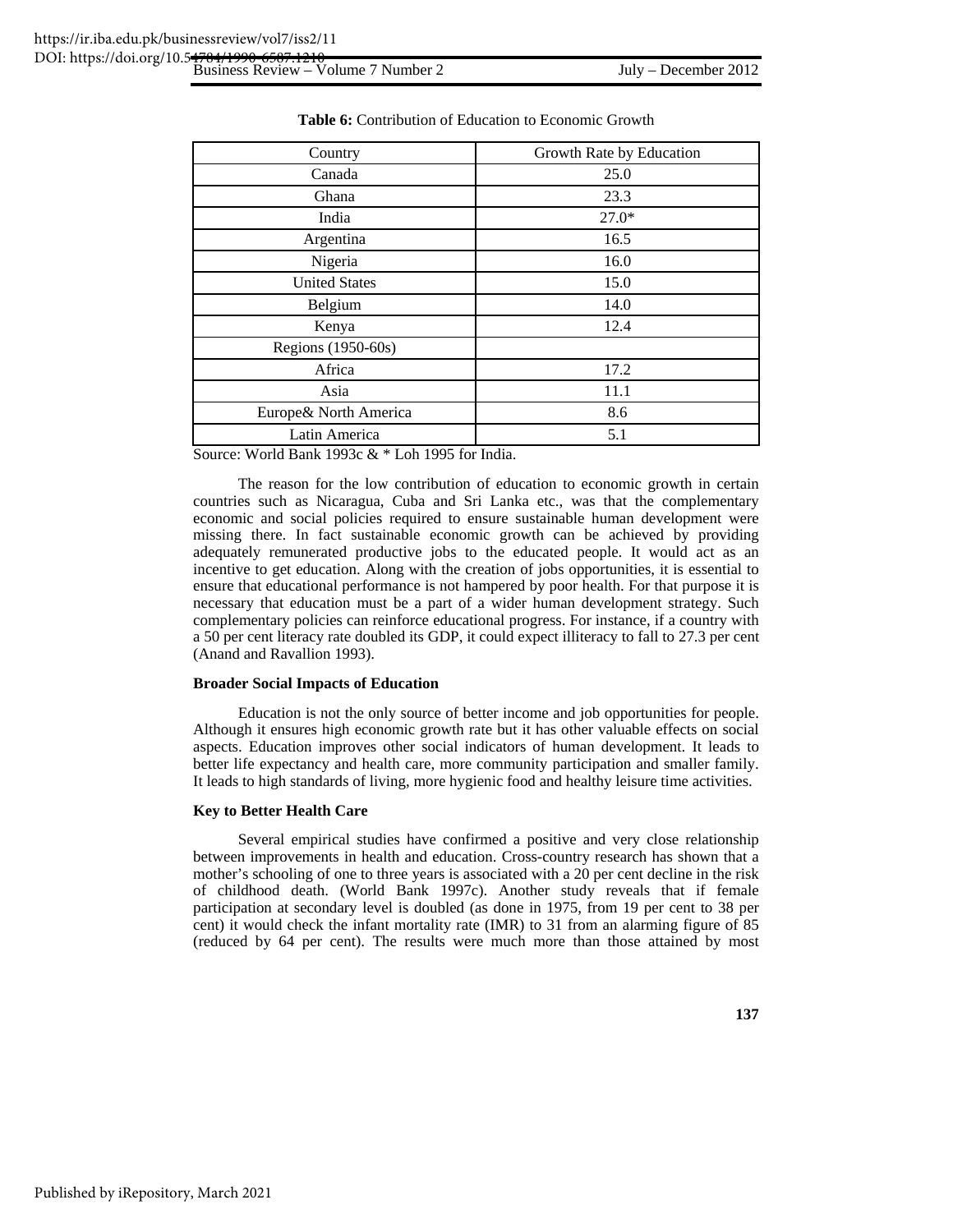discussed routes, for instance, doubling the number of doctors would have reduced the IMR by 5 per cent and doubling per capita income by reduced 6 per cent (Subarao and Raney 1995). If both parents are literate, it can reduce the infant mortality rate by 27 per thousand (Schultz 1998).

Education, particularly of females, greatly improves the ability to manage basic child care, increases nutrition value of diet, ensures more effective diagnosis of diseases and improves elementary hygienic conditions. There is a close correlation between paternal education and infant mortality. Both are inversely proportional to each other. Historical evidence indicates that there is a dramatically sharp decline in child labour as the primary education becomes universal.

# **Most Effective in Controlling Population Explosion**

Role of education in bringing down the rate of population growth is even more dramatic. It has been observed that more education reduces the population growth rate in the society. One reason may be that more education leads to higher income group and larger families are not in fashion in that group. The other obvious reason is the liberalisation of society and more women empowerment to take decision about their family size. More education also facilitates more mobility, access and knowledge of services provided for keeping family size in control. All these measures results in significant reduction in growth of family size and control over the threat of population explosion which is a potent threat to already scares resources of South Asia.

In the most populous country of the region, Bangladesh, 66 per cent among women with more than secondary education used contraceptive as compared to 47 per cent among women with secondary education, while 35 per cent among those with primary education used contraceptive as compared to 27 per cent women with no education (World Bank 1993a).

The acquisition of knowledge delays the age of marriage. One reason is that to acquire higher education is a matter of time also and other is that it exhibit greater selfconfidence on the part of educated women who have better job opportunities. Education also empowers women to protect their reproductive rights and to convince their husbands to have a smaller family size. Since education reduces the rate of population growth and a lower fertility rate in the society, it further helps to minimise the burden of extra new students on existing educational system. With a slow growing school-age population, state can increase spending to provide more years of schooling or better quality of education.

#### **Poverty Reduction**

Education plays an effective role in poverty reduction. Many studies concluded that a rise in literacy rate is reciprocated by a recordable decline in poverty level (Fields 1980, Tilak 1989). Indeed the economic growth record of South Asia has been satisfactory. Despite high population growth, an average 5 per cent growth rate per annum in GNP and 3 per cent per annum in per capita income was observed. Still South Asia is the home of 500 million poorest people. The greatest policy failure is that the increasing prosperity is not reflected in the lives of ordinary people. The pace of economic growth is unevenly distributed among different regions in South Asia. Pakistan shows the highest rate of increase (163 per cent) between 1970-93 in real per capita GDP in \$PPP, while Sri Lanka experienced the lowest increase (71 per cent). The real issue is not the quantum of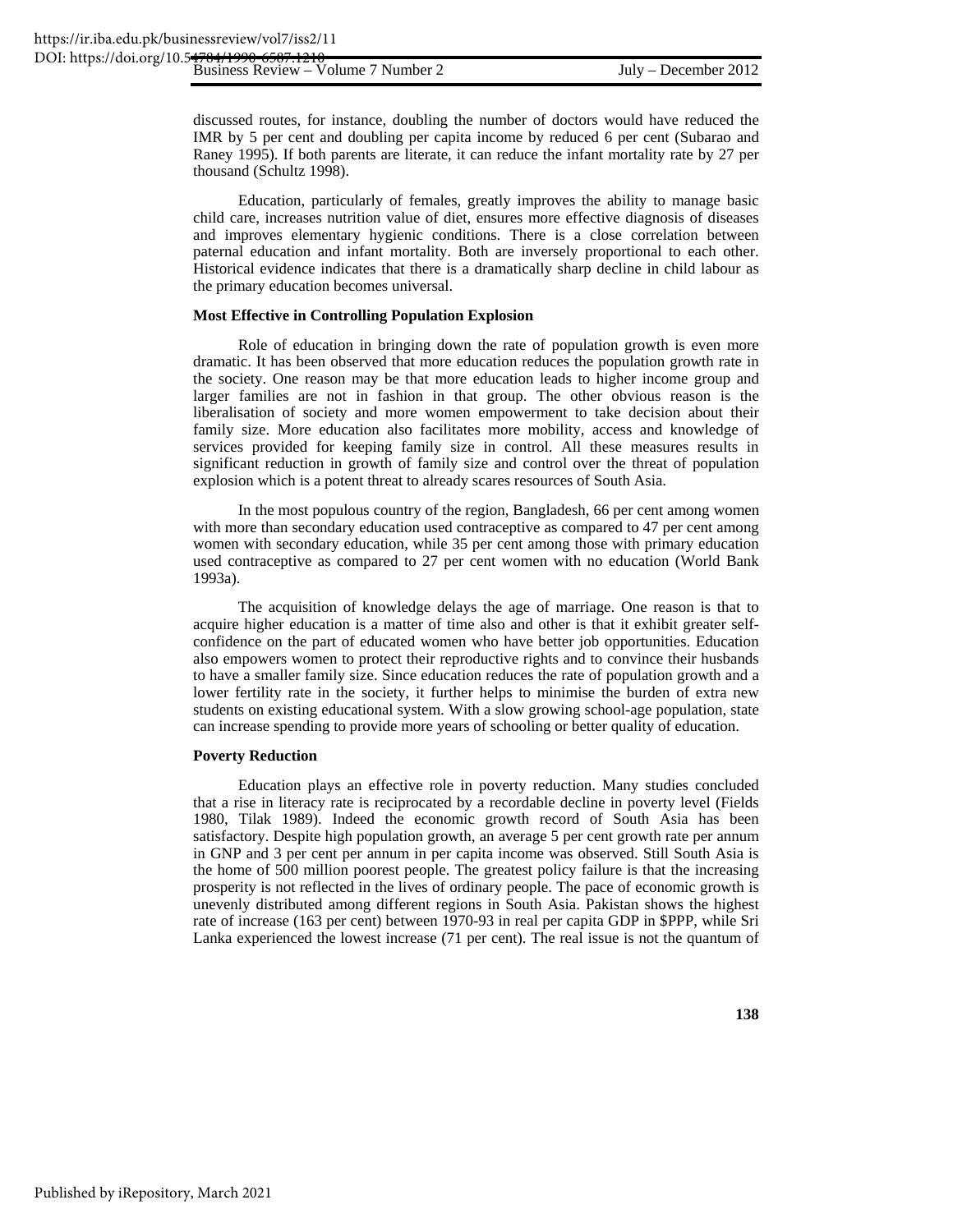growth but its quality and distribution (Haq 1999). A comparison of South Asian poverty profile with other regions of the World is shown in the Table 7.

| <b>Regions</b>           | People in<br>Poverty*1993(millions) | <b>%age Share in Global</b><br><b>Poverty</b> |
|--------------------------|-------------------------------------|-----------------------------------------------|
| South Asia               | 515                                 | 40                                            |
| Sub Saharan Africa       | 219                                 |                                               |
| East Asia (excel. China) | 94                                  |                                               |
| China                    | 352                                 | 27                                            |
| L. America & Caribbean   | 110                                 |                                               |
| <b>Arab States</b>       |                                     |                                               |
| Developing world         | 1,301                               | 100                                           |

**Table 7:** Comparison of Poverty Profile of South Asia with other Regions.

\*Defined as \$1 day per person based on 1985 PPP \$ Source: UNDP 1997a.

According to the latest World Bank estimates 53 per cent of population in India, 12% in Pakistan 29.5 in Bangladesh, 45 in Sri Lanka and 53 per cent in Nepal are subsisting in absolute poverty. The number of poor in Pakistan is well over 40 million. Education contributes enormously in poverty reduction in rural areas. A study in the Republic of Korea, Nepal, Malaysia and Thailand suggests that education greatly raises the productivity of small farmers and in this way, reduces absolute poverty (Saeed 2000).

#### **Reducing Inequality**

There are two views about the role of education in reducing inequality. On one hand education is viewed as a great equalizer. It allows everyone better access to economic, social and political opportunities. Especially in egalitarian societies of third world universal education promotes a sense of social equality. At the same time, it is true that an important component in income inequality may be the inequality of educational opportunities. A recent study concludes that over one half of income inequality in the United States of America can be attributed to such inequality (Haq 1998)

Keeping in view the arguments of both view points, it can be stated that if the entire population is educated (as in East Asia and other developed countries) education would exercise the equalizing influence on income distribution. If only a small fraction of population is educated (as in the case of South Asia), the dual standards are likely to prevail and income inequalities may become more pronounced. (Tilak 1998) concludes that as the labour force becomes more educated; income is redistributed from top 20 per cent to bottom 80 per cent or population.

In South Asian countries the existence of more than one education systems, one for elite class and the other for ordinary people, ultimately widens the gap both in social and economic aspects.

#### **Good Governance**

Education is a basic component of social cohesion and national identity. People, having civic sense, awareness of their rights and duties and habitual obedience to state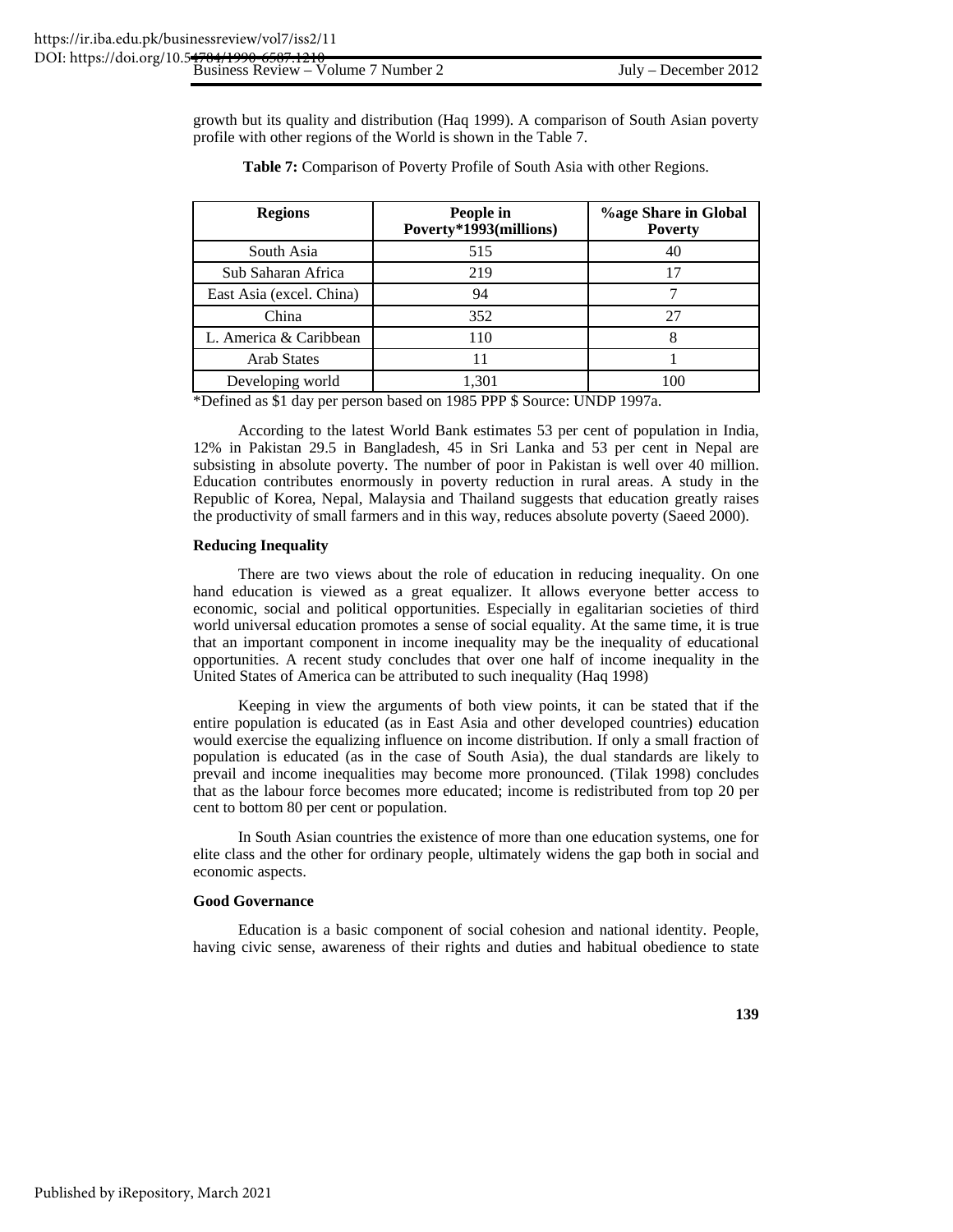laws, prove to be an asset in the formation of a political society. They also generate good governance from state institutions.

Education also plays a key role in the democratization process, as demonstrated by the experience of nineteenth century America and Europe. Education enables people to resist dictatorship and people organise politically thus ensuring social justice and democracy. No educated society can be politically, socially and economically repressed for too long.

Education levels also have impacts on public opinion formulation. As the example of Indian state of Kerala, shows that 90 per cent literacy rate in Kerala as compared to 52 per cent in India as a whole, resulted in the newspaper reading of half of literate population compared to 20 per cent in other parts of India (Ramachandrau 1998). Thus education can improve the depth and quality of public opinion.

Education provides the basis for the better democratic citizenship. As voters are the basis of the democratic system, their awareness generates high standards of public representation in the elected governmental institutions. They also provide effective accountability of public officers, not to become tyrannical to the masses. In South Asia, where democracies are transitional, only education can provide stability to democratic process.

# **Conclusion**

South Asia-the region, proud of its culture heritage and magnificent past, had been the centre of the great civilizations and religions. But at the same time it has become the poorest and the most malnourished region. It has also emerged as the most illiterate region having lowest gender sensitivity level. It is the home of 395 million illiterate adults (nearly half of the world's total) and over 50 million out of school children (2/5 of the world's total). Despite its satisfactory economic performance, what it lacks is the sufficient human resources development which can serve as a basis for sustainable economic development. On the other hand, it can be developed as 'the most dynamic region' in the twenty-first century if the human development is taken as a priority by their respective governments. It needs generous investment in developing human capital as a part of comprehensive development strategy. Nonetheless the basic education for all is the critical components of any such strategy but the technical education to produced skilled man power should be a priority. What is lacking! Not the financial resources, but the political commitment. Political commitment and society's full participation can meet the already formidable educational challenges of South Asia.

# **References**

*Spot Light on Regional Affairs* (2000). *XIX*(8 & 9).

Anand, S., & Ravallion, M. (1993). Human Development in Poor Countries: On the role of Private Incomes & Public Services. *Journal of Economic Perspective, 1*(7), 133-150.

Beckers, G. S., Murphy, K. M., & Tamura, R. (1993). *Human Capital*. Chicago: The University of Chicago Press.

Cochrane, S. (1979). *Fertility and Education: What Do We Really Know?* Baltimore: Johns Hopkins University Press.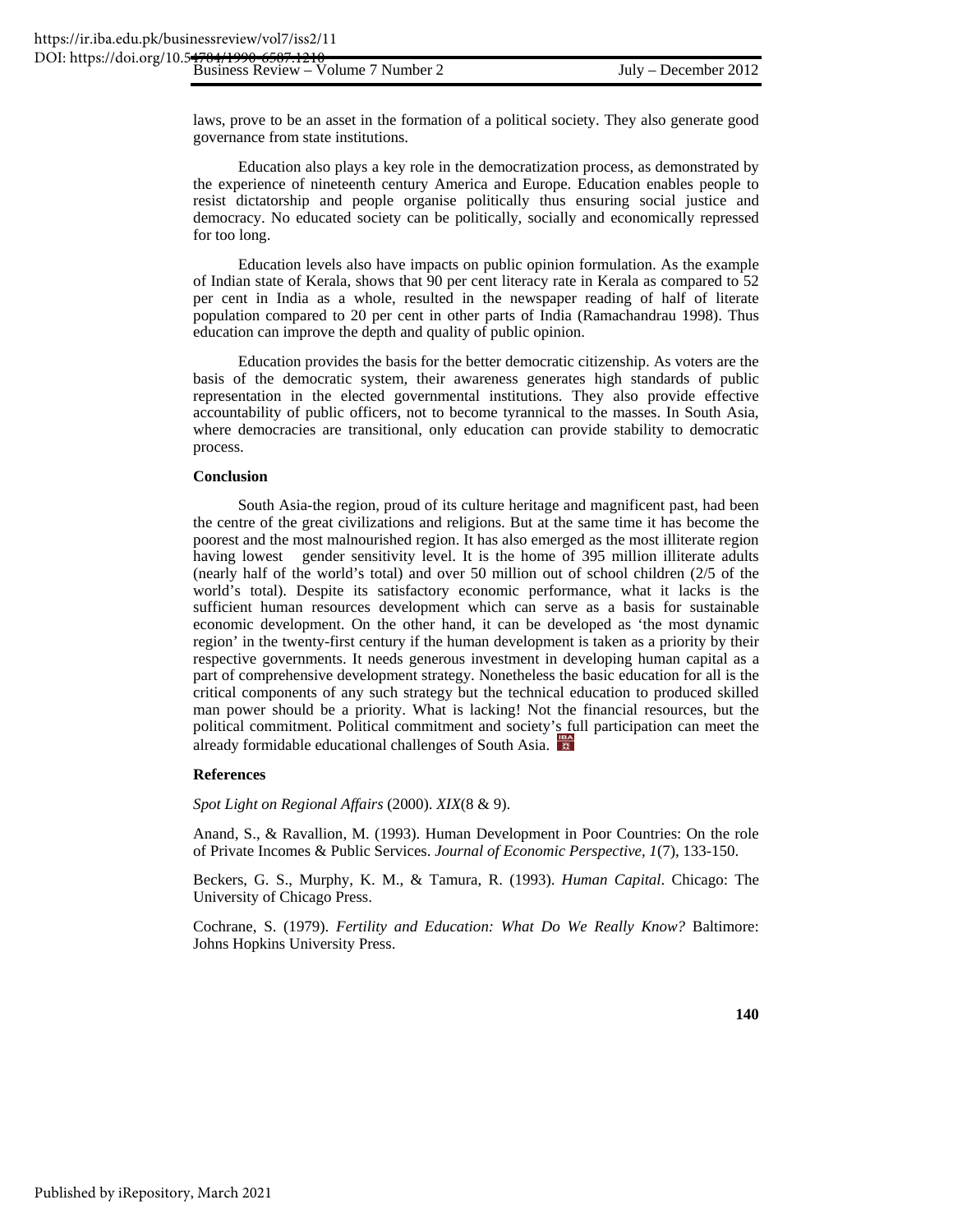Business Review – Volume 7 Number 2 July – December 2012 DOI: https://doi.org/10.54784/199

Druze, J., & Amrita, S. (1995). *India: Economic Development and Social Opportunity*. New Delhi: Oxford University Press.

Engels, F. (1845). *Speeches in Elberfeld in K. Marx and F Engels: Collected Works* (Vol. 4). Mosin: Progress Publisher.

Fields, G. (1980). *Education and Income Distribution in Developing Countries: A Review of Literature* (No. World Bank Staff Working Paper No. 402). Washington D. C.: World Bank.

Foster, A. D., & Rosenzweing, M. R. (1995). Learning by Doing and Learning from Others: Human Capital & Technological Change in Agriculture. *Journal of Political Economy, 6*(103), 1176-1209.

Haq, M. (1997). *Human Development in South Asia*. Karachi: Oxford University Press.

Haq, M. and Haq, Khadija. (1998). *Human Development in South Asia*. Karachi: Oxford University Press.

Haq, M. (1999). *Human Development in South Asia: The Crisis of Governance*. Karachi: Oxford University Press.

Jamison, D., & Lau, L. (1982). *Farmer Education and Farm Efficiency*. Baltimore: Johns Hopkins University Press.

Loh, J. (1995). Education and Economic Growth in India: An aggregate production function approach. In NCERT (Ed.), *School effectiveness and learning achievement at primary stage*. New Delhi.

Marshal, A. (1980). *Principles of Economics*. London: Macmillan.

O'Donoghue, C. (1999). Estimating the Rate of Return to Education using Microsimulation. *The Economic and Social Review, 30*(3), 249-265.

Okemakinde, T., & Olaniyan, D. A. (2008). Human Capital Theory: Implications for Educational Development. *European Journal of Scientific Research, 24*(2), 157-162.

Ramachandra, V. K. (1998). On Kerala Development Achievement. In Dreze & Sen (Eds.), *Indian Development: Selected Regional Perspective*. New Delhi: Oxford University Press.

Rosegrant, M. W., & Evensong., R. (1993). *Agricultural Productivity Growth in Pakistan & India: A comparative Analysis*. Islamabad: Pakistan Institute of Development Economics.

Rosenweig, M. R. (1995). Why Are There Returns in Schooling? *American Economic Review 85*(2), 153-158.

Saeed, A. (2000). Poverty in South Asia: Predicament & Prospects. *Journal of Regional Studies, XVIII*(4).

Schultz, T. P. (1998). Education, Investment and Return. In H. B. Chenery & Srinivasan (Eds.), *Handbook of Development Economics* (Vol. 1 & 2). Amsterdam: North Holland.